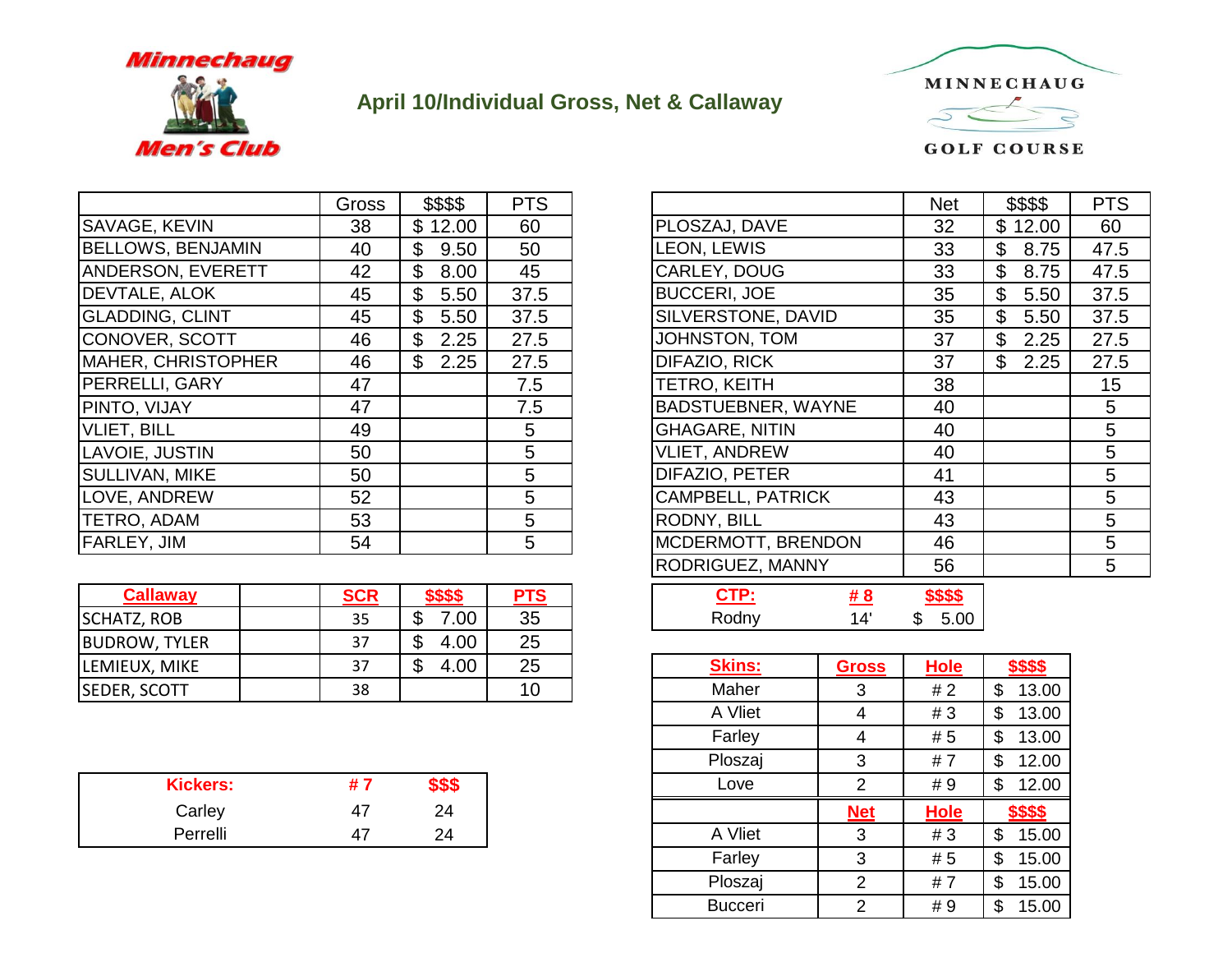## **Gross Skins**

ANDERSON, EVERETT BELLOWS, BENJAMIN BUCCERI, JOE CARLEY, DOUG CONOVER, SCOTT DEVTALE, ALOK FARLEY, JIM GLADDING, CLINT LEMIEUX, MIKE LEON, LEWIS LOVE, ANDREW MAHER, CHRISTOPHER PERRELLI, GARY PLOSZAJ, DAVE RODRIGUEZ, MANNY SCHATZ, ROB SILVERSTONE, DAVID TETRO, ADAM TETRO, KEITH VLIET, ANDREW VLIET, BILL

| 1                       | $\overline{2}$          | $\overline{\mathbf{3}}$ | $\overline{4}$          | $\overline{5}$   | 6                        | $\mathbf{Z}$             | 8                        | $\boldsymbol{9}$         |
|-------------------------|-------------------------|-------------------------|-------------------------|------------------|--------------------------|--------------------------|--------------------------|--------------------------|
| 5                       | 5                       | 8                       | 5                       | 5                | $\overline{\mathbf{4}}$  | $\overline{\mathbf{4}}$  | Ω<br>o                   | 3                        |
| 6                       | $\overline{4}$          | 6                       | 5                       | 5                | ୫                        | 5                        | ◠<br>ᢦ                   | $\overline{3}$           |
| 6                       | 6                       | $9\,$                   | 5                       | 6                | 4                        | 6                        | $\overline{\mathbf{4}}$  | 3                        |
| 5                       | $6\phantom{1}$          | $\,6$                   | $6\phantom{1}6$         | 6                | ୫                        | $\overline{\mathbf{4}}$  | 5                        | 6                        |
| 6                       | $\overline{4}$          | $\overline{7}$          | 5                       | 6                | $\overline{4}$           | 5                        | $\overline{\mathcal{A}}$ | 5                        |
| 6                       | 6                       | 6                       | 4                       | 8                | 3                        | $\overline{\mathcal{A}}$ | $\overline{\mathcal{A}}$ | $\overline{\mathcal{A}}$ |
| $\overline{7}$          | $\overline{7}$          | $9\,$                   | 5                       | 4                | 5                        | $\overline{4}$           | $\mathsf 9$              | $\overline{\mathcal{A}}$ |
| 5                       | $\overline{\mathbf{4}}$ | 6                       | 8                       | 6                | 5                        | $\overline{\mathbf{4}}$  | $\overline{\mathcal{A}}$ | 3                        |
| 10                      | 5                       | 10                      | 8                       | $\boldsymbol{9}$ | 8                        | 10                       | 10                       | 10                       |
|                         | 5                       | 8                       | 4                       | $\,6$            | 3                        | $\overline{\mathbf{4}}$  | $\mathfrak{S}$           | $\overline{4}$           |
| 6                       | 10                      | 6                       | $6\phantom{1}6$         | 5                | $\overline{7}$           | 5                        | 5                        | $\overline{2}$           |
| $\overline{7}$          | 3                       | 5                       | 5                       | 5                | 3                        | 5                        | $\overline{7}$           | 6                        |
| 4                       | 6                       | $\overline{7}$          | 5                       | 5                | $\overline{\mathcal{A}}$ | $\overline{\mathcal{A}}$ | $\overline{7}$           | 5                        |
| $\overline{7}$          | 5                       | 5                       | 5                       | 5                | 5                        | 3                        | 3                        | 8                        |
| $\boldsymbol{9}$        | $\overline{7}$          | 8                       | 8                       | 8                | 5                        | 8                        | 10                       | $\overline{7}$           |
| $\overline{7}$          | $\overline{7}$          | 8                       | $\overline{7}$          | 8                | $\overline{\mathbf{4}}$  | $\overline{7}$           | 8                        | $\overline{\mathbf{4}}$  |
| 6                       | 6                       | 6                       | 5                       | 8                | 3                        | 6                        | $\overline{\mathcal{A}}$ | $\overline{4}$           |
| $\overline{7}$          | 6                       | 8                       | 5                       | $\overline{7}$   | $\overline{\mathbf{4}}$  | $\,6$                    | 5                        | 5                        |
| $\overline{7}$          | 5                       | $\overline{7}$          | $\overline{5}$          | 6                | $\overline{\mathbf{4}}$  | $6\phantom{1}$           | 5                        | 5                        |
| 6                       | $\overline{7}$          | 4                       | 5                       | $\,6$            | $\overline{7}$           | 5                        | 4                        | $\overline{7}$           |
| 5                       | 6                       | $\overline{7}$          | 5                       | $\overline{7}$   | 5                        | $\overline{4}$           | $\overline{\mathbf{4}}$  | 6                        |
| $\overline{\mathbf{4}}$ | $\overline{\mathbf{3}}$ | $\overline{\mathbf{4}}$ | $\overline{\mathbf{4}}$ | 4                | $\overline{3}$           | 3                        | 3                        | $\overline{2}$           |
|                         | Maher                   | A Vliet                 |                         | Farley           |                          | Ploszaj                  |                          | Love                     |
|                         | \$13.00                 | \$13.00                 |                         | \$13.00          |                          | \$12.00                  |                          | \$12.00                  |